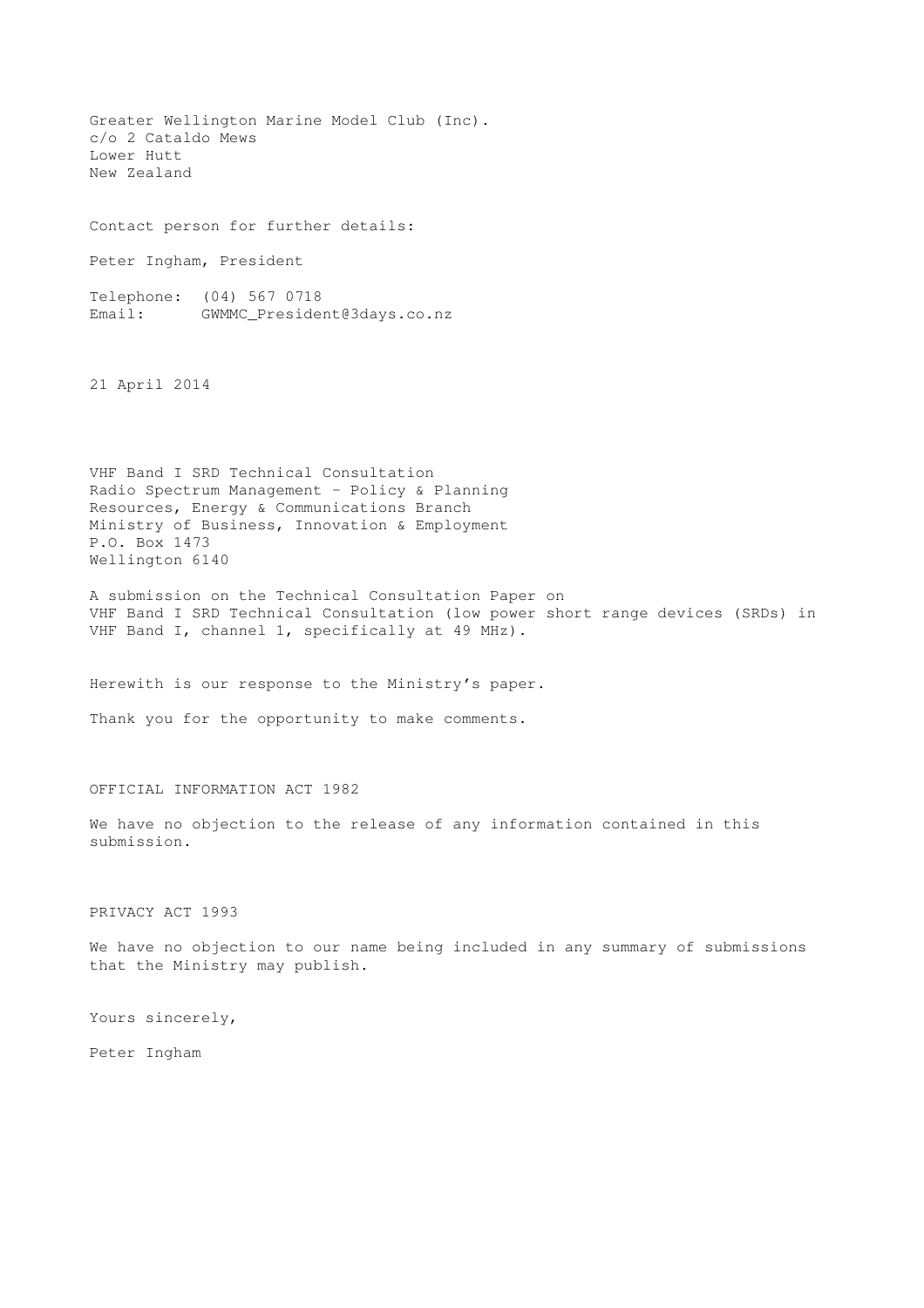## BACKGROUND

The Greater Wellington Marine Model Club (Inc) exists to promote the hobby of constructing and operating Models of Marine craft (including Radio Controlled models). The club was incorporated in 1958 and has members throughout the lower North Island (primarily south of Levin).

The use of 49MHz frequency bands in the USA for radio control of models is generally restricted to "Toy-Grade" devices, often selling for under \$100 (and sometimes under \$20).

The general characteristics of such Toy-Grade devices is that the transmitters are crystal controlled whereas receivers are not, and have a wide frequency response and utilize Analogue signal encoding. Often the Transmit frequency will simply be described as "27MHz" or "47MHz" and transmitter output power is not specified. With the poor receiver quality, it is common for a model to respond to any transmitter running in the band. And hence users may expect to only run a single model in a frequency band in close proximity to other models without experiencing crosstalk that leads to loss of control.

GWMMC club members typically operate "Hobby-Grade" devices, which have significant differences from the "Toy-Grade" devices.

The general characteristics of Hobby-Grade devices is that both transmitters and receivers are crystal controlled and have a much narrower frequency response. Analogue signal encoding is primarily used on the GURL frequency bands of 75MHz and below; Digital Encoding is typically used for higher GURL frequency bands. The available bands are generally broken into "Channels" comprised of agreed frequencies and New Zealand practice is to follow the "channel" frequencies used elsewhere (primarily the standards adopted by the UK RC Model clubs). During club meetings, clubs will usually operate a Frequency board where club members "reserve" a channel for their use and will not operate (or swap to an alternate pair of crystals) if the frequency is in use by another club member. This allows multiple models to be operated in close proximity without loss of control due to crosstalk (desirable when a single model may represent years of effort to build). Newer equipment tends to be Digital and Spread Spectrum which allows large numbers of models to be operated on the same "Frequency" with no cross talk issues and no issues with other GURL users causing problems have been observed.

## COMMENT

We aware that 49MHz is also used in other jurisdictions for purposes other than toy models, including:

- Cordless phones
- Baby Monitors
- Toy Walkie-Talkies
- Wireless Headphones